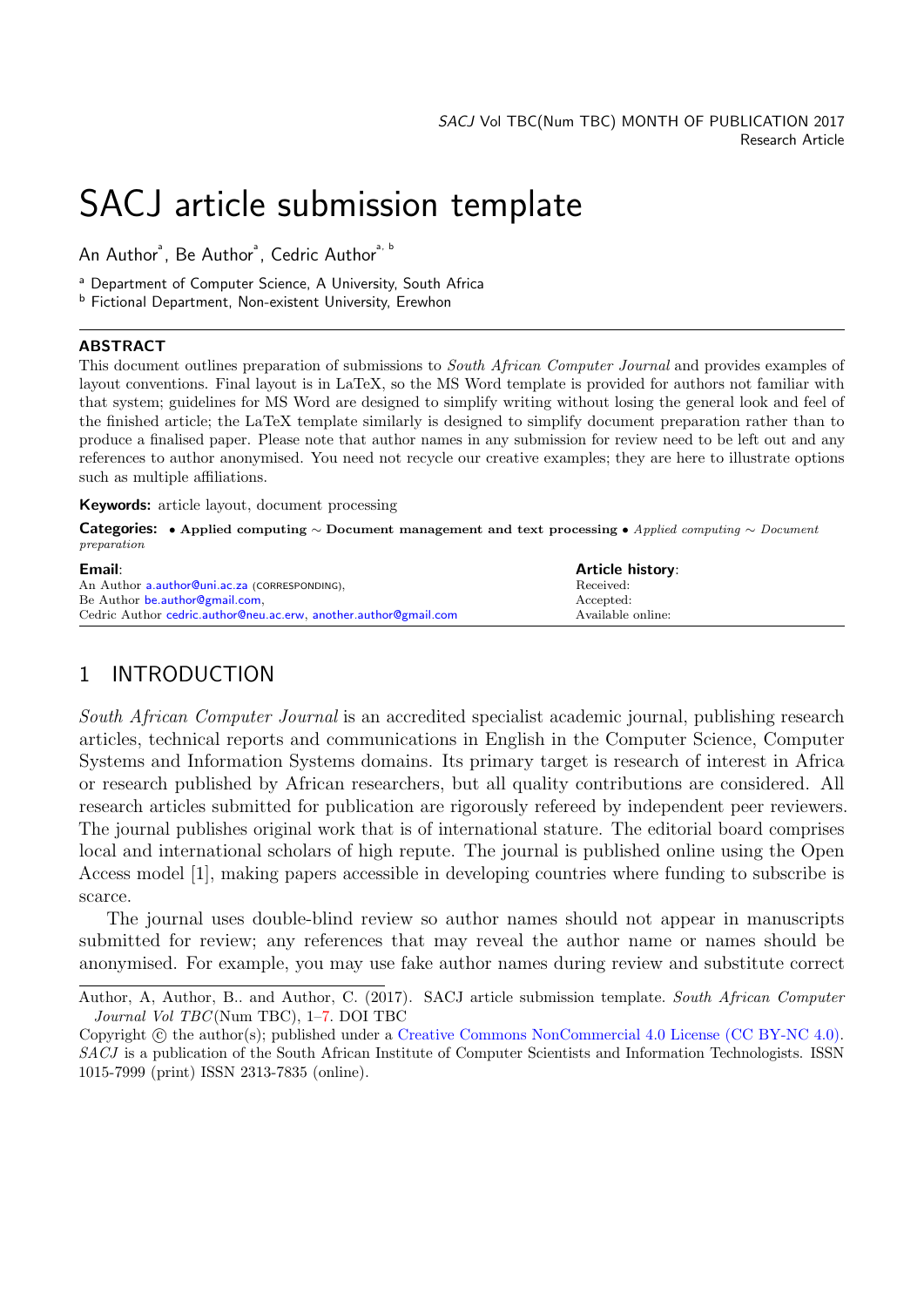names if your paper is accepted<sup>[1](#page-1-0)</sup>. You must, however list all author names correctly on the journal web site at time of submission.

 $SACJ$  is prepared for publication using the LATEX document preparation system [\[2\]](#page-5-1). On acceptance, submissions are prepared for final publication by the SACJ production editor, who provides contributors with proofs for approval prior to publication. SACJ accepts submissions prepared using either the LATEX system or Microsoft Word-compatible software, and a submission template for each system is available. Please note that initial submissions should be uploaded as PDF files. Please also note that contributors are *not* required to emulate the formatting, layout or styling of published SACJ articles: the production editor is responsible for these cosmetic details.

#### 1.1 Important links

The authoritative version of these guidelines is available at [this page.](http://sacj.cs.uct.ac.za/index.php/sacj/about/submissions) This page includes links to the submission template files, detailed notes on preparing a L<sup>AT</sup>EX-compatible bibliography, as well as information on the reviewing process and copyright.

Information on the SACJ editorial policy is available [here,](http://sacj.cs.uct.ac.za/index.php/sacj/about/editorialPolicies) while general information about the journal is available [at this page.](http://sacj.cs.uct.ac.za/index.php/sacj/about)

Please also see the Notes for Contributors section in the frontmatter of any recent issue of SACJ (e.g. [Vol. 28 No. 1\)](http://sacj.cs.uct.ac.za/index.php/sacj/article/view/403/184).

## 1.2 Differences from this document

This document is intended to demonstrate by example how to construct your own document. However, there are a few details where this document does not follow the correct style.

For simplicity of reference, this document contains embedded hyperlinks, as you will need to be in an online environment to find the relevant information. However, in your own submission, do not embed hyperlinks but rather make them explicit, either in a footnote or in a reference, so the paper can be read meaningfully offline.

# 2 PREPARING A SUBMISSION

Please note that of December 2015, *SACJ* uses a single-column format optimised for screen viewing, which additionally makes images and tables easier to fit. Articles should not be prepared in the old two-column format.

Authors working in LATEX or a Microsoft Word-compatible package are encouraged to make use of the template files provided at [this page.](http://sacj.cs.uct.ac.za/index.php/sacj/about/submissions#authorGuidelines) These templates produce an approximation of a final *SACJ* document in the interest of minimising the complexity authors have to deal with while preparing submissions.

<span id="page-1-0"></span><sup>&</sup>lt;sup>1</sup>To illustrate anonymous submission, we do not include authors in the title; for purposes of documentation: the main author is James Dibley, with contributions by Philip Machanick.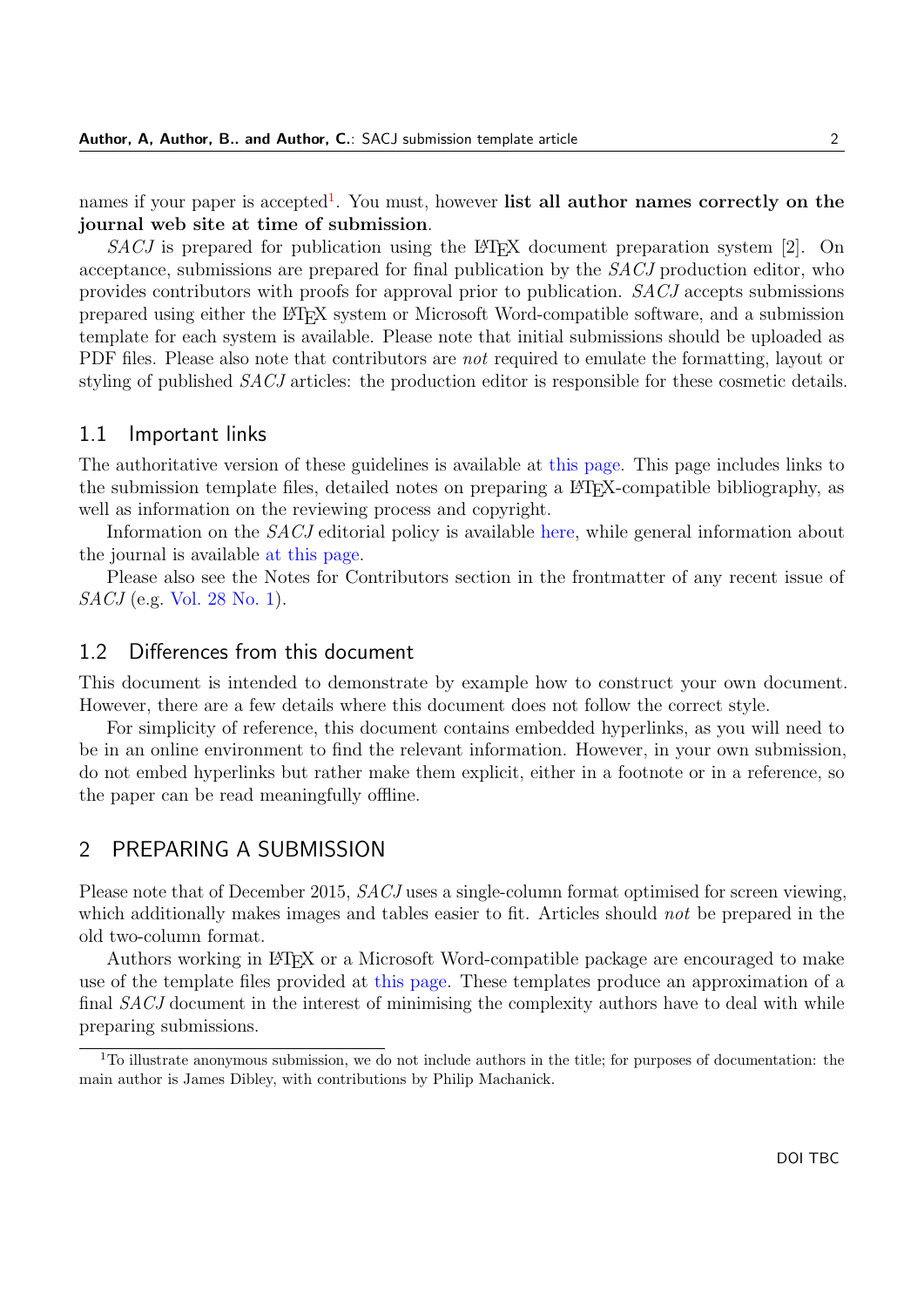Other distinctions between the final format and the submission templates are made for the convenience of referees. The most important of these is the citation and referencing style used.

#### <span id="page-2-1"></span>2.1 Citation and referencing style

The required citation style for *SACJ* submissions is numeric, as in the following example:

When we have a sentence that needs backing up, we cite a reference [\[2\]](#page-5-1) and if several back it up, cite several [\[2,](#page-5-1) [3\]](#page-5-2). If a reference needs to cite a page number we include that in the citation [\[3,](#page-5-2) p 42].

The preferred referencing order for *SACJ* submissions is by order of citation: the *SACJ* template and class file are configured to achieve this. Authors using Word can enable a numeric citation style by installing the IEEE reference styles freely available from [BibWord,](https://bibword.codeplex.com) but this is not mandatory.

The *published* referencing style for *SACJ* is as specified by the American Psychological Association. We specifically do not want you to provide references in this style as it is hard to check and to convert to other formats. The SACJ production editor will update your references for compliance but, to avoid confusion when checking your proofs, please consider consulting the APA publication manual, 6th edition [\[3\]](#page-5-2) or [a reputable online guide.](https://owl.english.purdue.edu/owl/resource/560/05/) Pay particular attention to the arcane rules for using et al.

Please provide as much information as possible to identify each work cited, including the year of publication, full author list, title, journal or conference proceedings name, page numbers (unless it is unnumbered, e.g., an online publication) and other relevant details that may be available such as volume and issue number (for journals) and the DOI if available. Lapses in such detail make it hard to count citations accurately [\[4\]](#page-5-3).

Please also see the *SACJ* [author guidelines page](http://sacj.cs.uct.ac.za/index.php/sacj/about/submissions#authorGuidelines) for important information on supplying references with your SACJ submission, and Subsection [2.10](#page-5-4) for important information on DOI metadata.

Specific web pages should listed as references; if they are undated, give the date last visited as the year. If you reference an entire web site, use a footnote (e.g., the  $SACJ$  site<sup>[2](#page-2-0)</sup>). It is a judgement call whether a web site should be in a footnote or cited as a reference: if you list it as an authority, make it into a reference. If you list it so it purely so that it can be found, use a footnote.

# 2.2 Article abstracts

Abstracts for peer-reviewed SACJ articles must be fewer than 200 words. Abstracts that exceed this limit will require revision. Citations, footnotes and special text formatting should be omitted from article abstracts.

<span id="page-2-0"></span><sup>2</sup>http://sacj.cs.uct.ac.za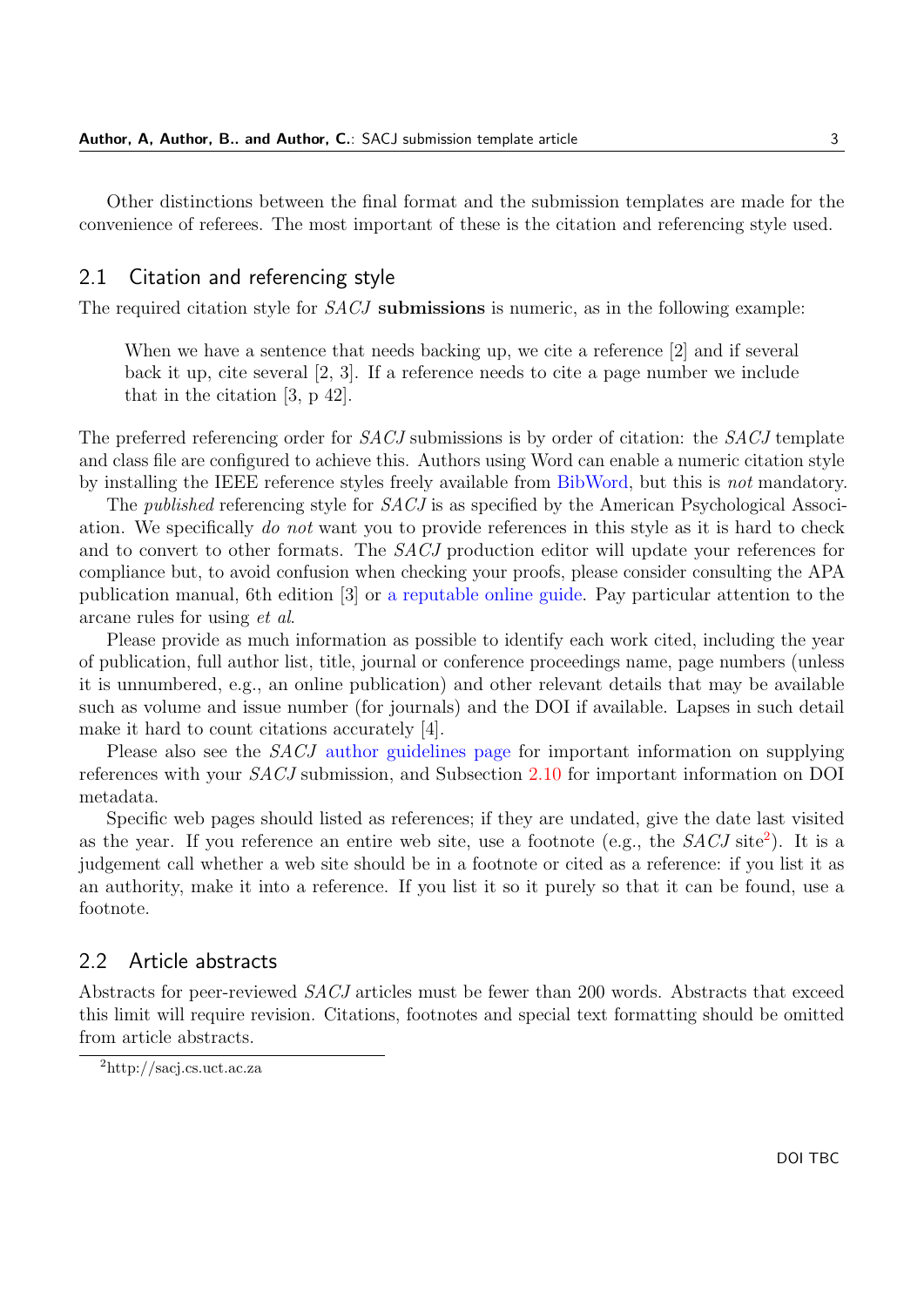#### 2.3 Article metadata

In addition to an author list, affiliation list, and an abstract, SACJ peer-reviewed articles must be supplied with a list of keywords and a list of applicable [ACM 2012 categories.](https://dl.acm.org/ccs/ccs.cfm?) ACM provide [an interactive tool](http://dl.acm.org/ccs/ccs.cfm) and exact instructions for printing categories: it is only necessary to list the categories and to mark the most significant ones. An \SACJACMCategory macro is provided for authors working in a L<sup>AT</sup>FX environment.

The SACJ LATEX style provides a notation for authors who hold multiple institutional affiliations. As with the ACM categories, as long as this information is clearly available in your draft article, the production editor can take care of presenting those details. We can also list multiple email addresses for an author. If you are working in a L<sup>AT</sup>EX environment, please examine the latest version of the sacjsub template to see how to do this. If you are working in Word, it doesn't matter how you style these details in your submission as long as they are unambiguous.

# 2.4 **LATEX** preparation

The  $SACJ$  LATEX sacjoub template is intended to compile on a minimal LATEX installation. The document class used to produce the published version requires many additional packages and some special configuration of the LAT<sub>EX</sub> environment.

## 2.5 Microsoft Word-compatible preparation

The SACJ Word-compatible template provides document styles to assist with document layout. Please endeavour to make consistent use of styles in preparing your document.

Authors preparing submissions with Microsoft Word-compatible packages are requested to create and submit a BibTeX file containing your references. Directions for doing this can be found [at this page.](http://sacj.cs.uct.ac.za/index.php/sacj/about/submissions#authorGuidelines)

On acceptance of your submission, a final version will be prepared by the production editor using LATEX. A full proof will be provided for review ahead of publication. During this time your citations will be converted to the APA 6th format, as discussed elsewhere in this guide.

Please see the following sections for guidelines on tables and graphics. SACJ requires that wherever possible you provide original graphic files with your submission.

#### 2.6 Tables

SACJ maintains a house style for presenting tabular information that emphasises on-screen readability. For examples of this style, see [Tables 1–5 of this recent article.](http://sacj.cs.uct.ac.za/index.php/sacj/article/view/367/180) Authors are not required to emulate this style in their submissions. Tables can be adapted from Microsoft Word into native LAT<sub>E</sub>X code (and the  $SACJ$  house style) by the production editor.

Authors using the LATEX environment will find that multirow and multicolumn tables are enabled in the SACJ submissions class file. More flexible table layouts can be obtained through the tabu package [\[5\]](#page-6-1). If this is not suitable for your submission, please advise the editor and production editor. Table [1](#page-4-0) provides an example of the sort of table we can produce.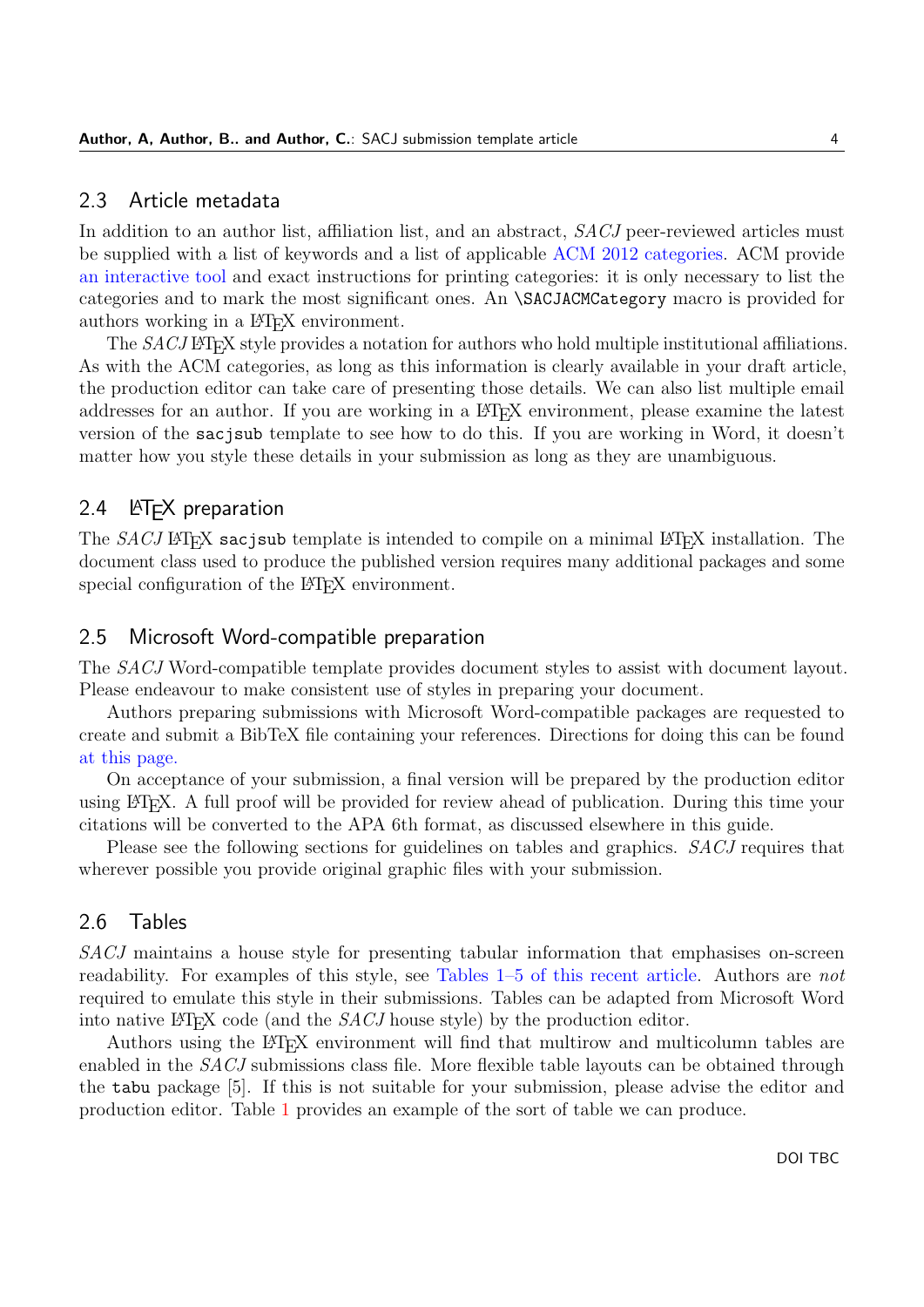<span id="page-4-0"></span>

| Number                | <b>Clicks</b> | Progression $(\%$ |
|-----------------------|---------------|-------------------|
| First series          |               |                   |
| 1                     | 15            | 100               |
| $\overline{2}$        | 17            | 100               |
| 3                     | 28            | 100               |
| 4                     | 22            | 100               |
| Mean                  | 20.5          |                   |
| <b>Second series</b>  |               |                   |
| 1                     | 21            | 100               |
| $\overline{2}$        | 18            | 100               |
| 3                     | 29            | 90                |
| 4                     | 19            | 100               |
| 5                     | 25            | 100               |
| $\operatorname{Mean}$ | 20.75         |                   |

Table 1: An example table

# 2.7 Hyperlinks

Hyperlinks are used within SACJ articles to provide cross-references to images, tables, sections, and references (e.g., Figure [1,](#page-5-5) Table [1,](#page-4-0) Subsection [2.10,](#page-5-4) [\[2\]](#page-5-1)). Do not worry about configuring these in your submission: the production editor will set these up in the final proof. Hyperlinks to Internet sources in author submissions should be provided as described in Subsection [2.1.](#page-2-1) For convenience, in this template, we include some clickable links inline in the text, but you should not do so in your submission.

#### 2.8 Footnotes

Footnotes may be used to elaborate on a point<sup>[3](#page-4-1)</sup> without breaking the flow of a paragraph, or to expand on a cited reference  $[3]^4$  $[3]^4$  $[3]^4$ . However, when a statement simply needs to be supported by a reference, this should be given by a citation rather than a footnote. If you simply want to point to existence of a web site rather than use it as a reference, a footnote is the preferred option.

### 2.9 Graphics

SACJ accepts images in vector graphics (PDF, EPS) formats and raster graphics (TIFF, PNG) formats. PNG raster graphic files can be accepted as a last resort, but authors should be advised that this format affords the lowest quality and clarity of reproduction. JPG or GIF raster graphics are not suitable.

<span id="page-4-2"></span><span id="page-4-1"></span><sup>&</sup>lt;sup>3</sup>And if the point it makes needs a reference, cite here [\[2\]](#page-5-1).

<sup>&</sup>lt;sup>4</sup>Although that is a point strongly supported in the literature, there is dissent [6,7] though some consider that dissent the work of cranks [5].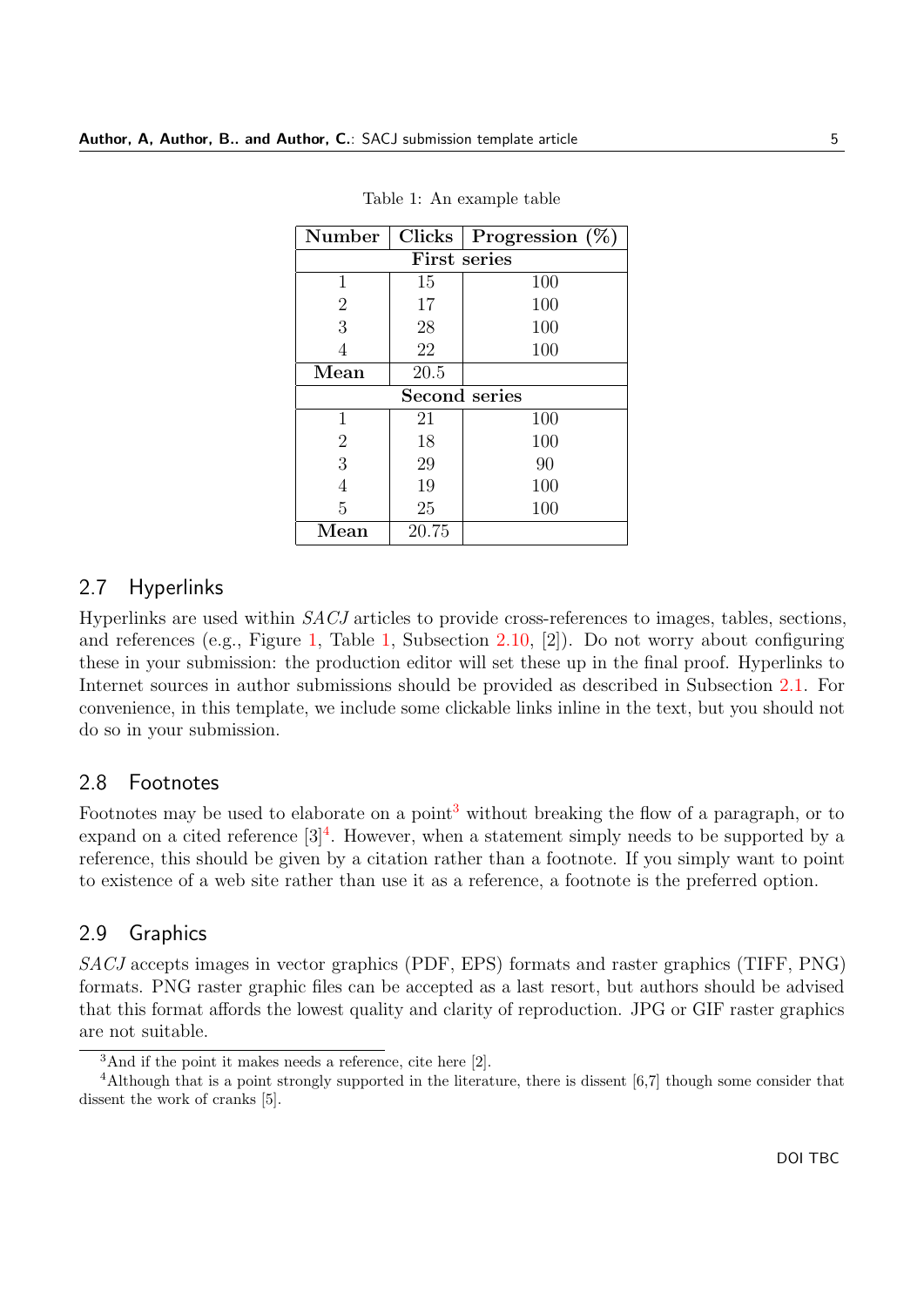<span id="page-5-5"></span>

Figure 1: Vector graphics image (PDF) of a mouse

Vector graphics formats provide the best possible reproduction and the most flexibility when images need to be scaled or rotated for layout purposes. TIFF or PNG files ideally should be prepared at a resolution of 600dpi for greyscale images and 300dpi for multicolour images.

Figure [1](#page-5-5) contains an example of a vector graphics image. Resize this document and you should see that it scales up cleanly.

Authors preparing their submissions using Microsoft Word are requested to provide original graphics files for any images embedded in the document.

# <span id="page-5-4"></span>2.10 DOI metadata

SACJ requires that authors cite DOI metadata for each cited reference where it is available. A powerful and freely-accessible search tool for DOI metadata is [the CrossRef database.](http://www.crossref.org/SimpleTextQuery/) The current standard for DOI display is a complete URL (see reference list for an example); a DOI is an extra check finding a source that may look similar to another.

# **References**

- <span id="page-5-0"></span>[1] Mikael Laakso, Patrik Welling, Helena Bukvova, Linus Nyman, Bo-Christer Björk, and Turid Hedlund. The development of open access journal publishing from 1993 to 2009. PloS ONE, 6 (6):e20961, 2011. doi: https://doi.org/10.1371/journal.pone.0020961.
- <span id="page-5-1"></span>[2] Helmut Kopka and Patrick A Daly. A guide to LATEX 2e: Document preparation for beginners and advanced users. Addison-Wesley Longman Publishing Co., Inc., 1995.
- <span id="page-5-2"></span>[3] American Psychological Association. Publication manual of the American Psychological Association. American Psychological Association, 6th edition, 2013.
- <span id="page-5-3"></span>[4] Vincent Larivière, Éric Archambault, Yves Gingras, and Étienne Vignola-Gagné. The place of serials in referencing practices: Comparing natural sciences and engineering with social